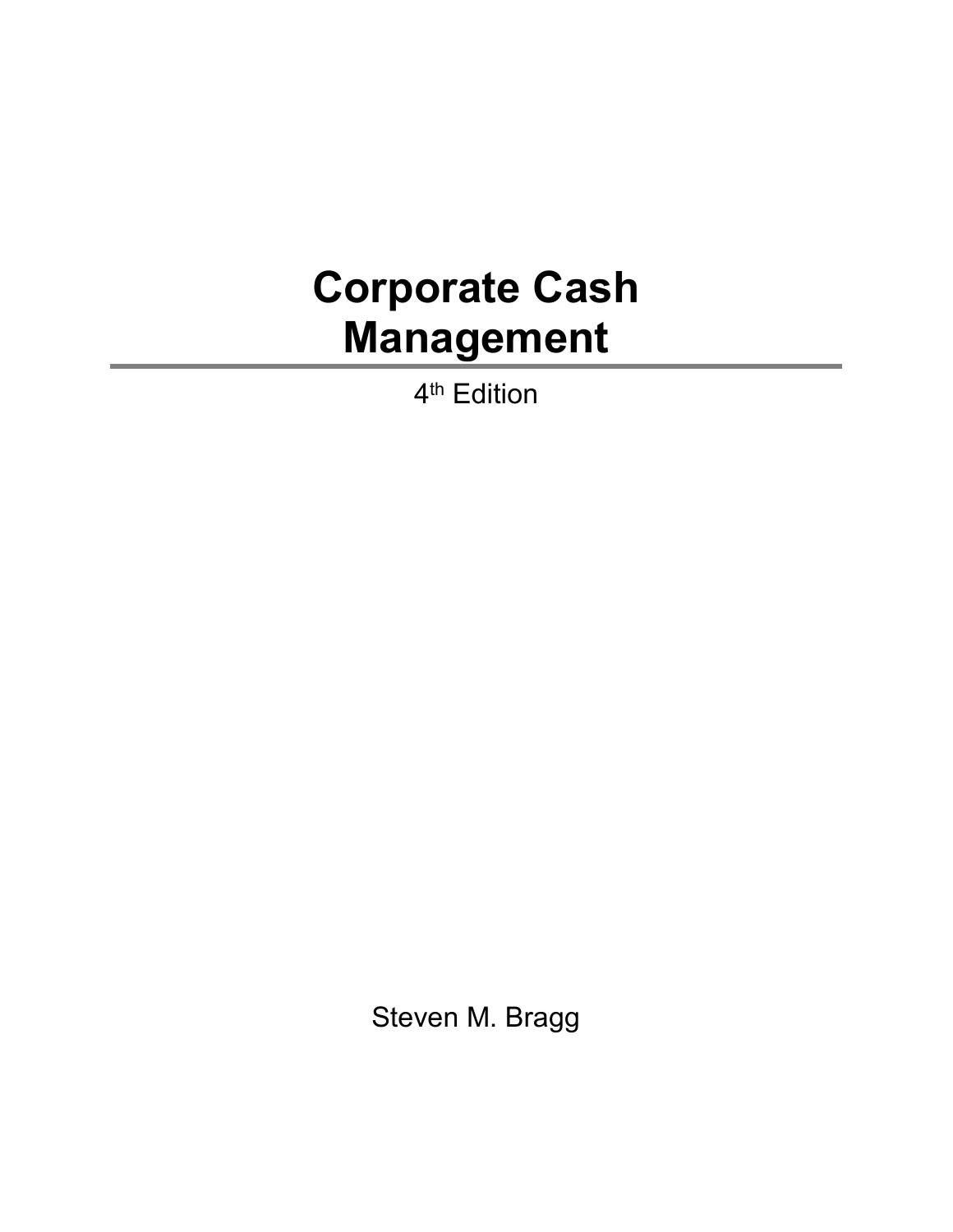## **Table of Contents**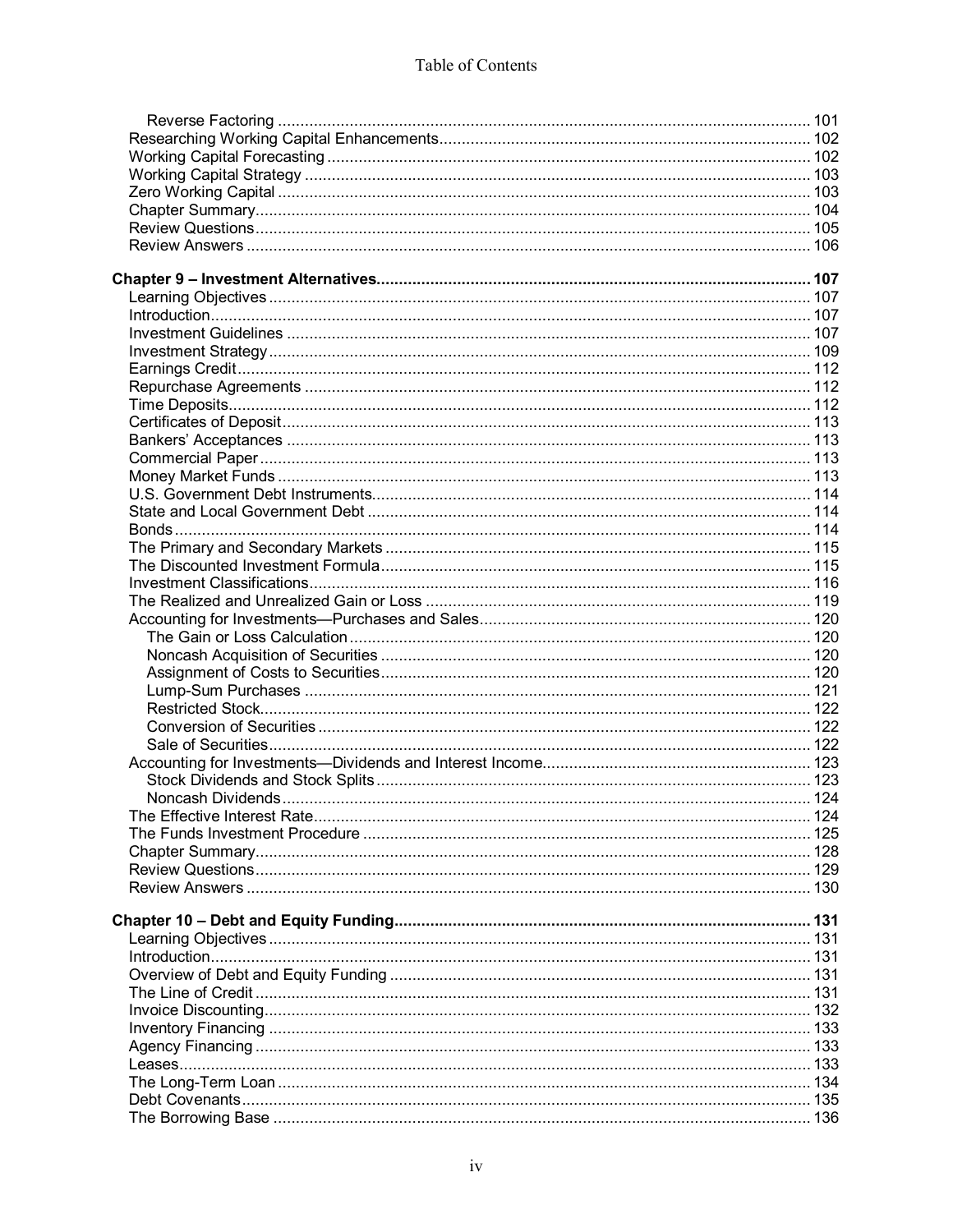| 169 |
|-----|
| 170 |
| 170 |
|     |
| 171 |
|     |
|     |
|     |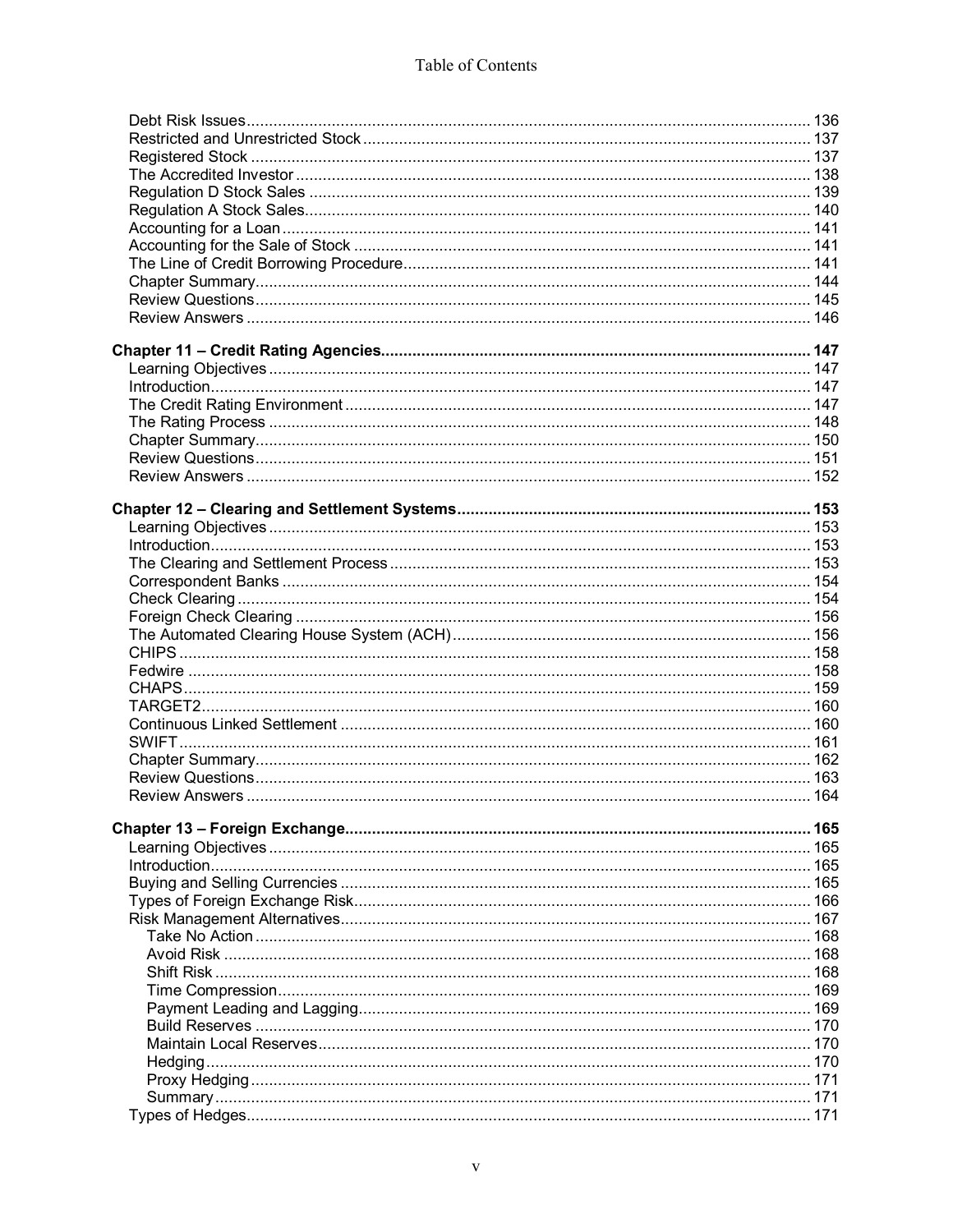| 211 |  |
|-----|--|
|     |  |
|     |  |
|     |  |
|     |  |
|     |  |
|     |  |
|     |  |
|     |  |
|     |  |
|     |  |
|     |  |
|     |  |
|     |  |
|     |  |
|     |  |
|     |  |
|     |  |
|     |  |
|     |  |
|     |  |
|     |  |
|     |  |
|     |  |
|     |  |
|     |  |
|     |  |
|     |  |
|     |  |
|     |  |
|     |  |
|     |  |
|     |  |
|     |  |
|     |  |
|     |  |
|     |  |
|     |  |
|     |  |
|     |  |
|     |  |
|     |  |
|     |  |
|     |  |
|     |  |
|     |  |
|     |  |
|     |  |
|     |  |
|     |  |
|     |  |
|     |  |
|     |  |
|     |  |
|     |  |